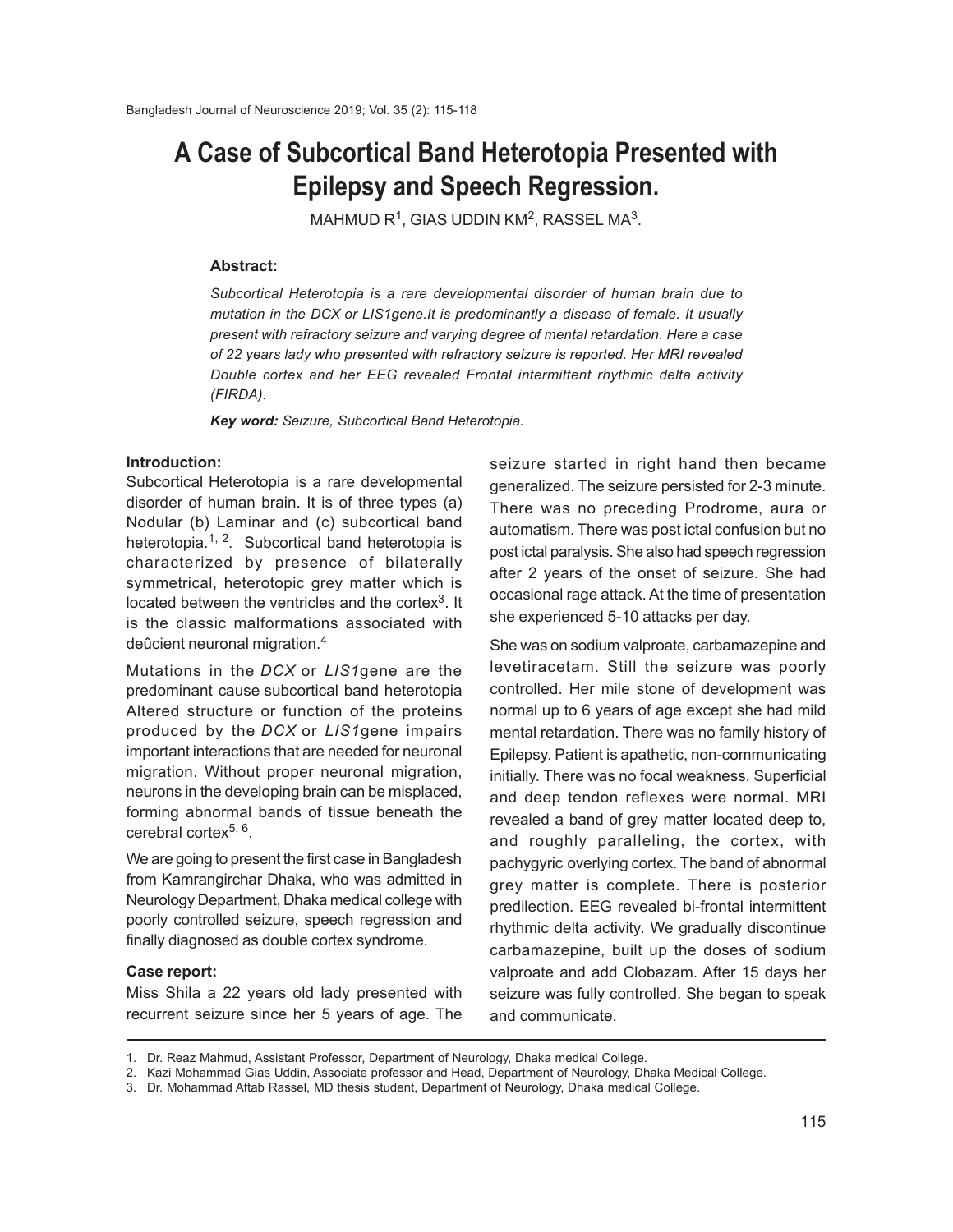

**Fig.-1:** *MRI of Brain T1 T2 FLAIR sequence revealed a band of grey matter located deep to, and roughly paralleling, the cortex, with pachygyric overlying cortex. The band of abnormal grey matter is complete. There is posterior predilection.*



**Fig.-2:** *EEG in bipolar montage revealed Bi-Frontal intermittent rhythmic delta.*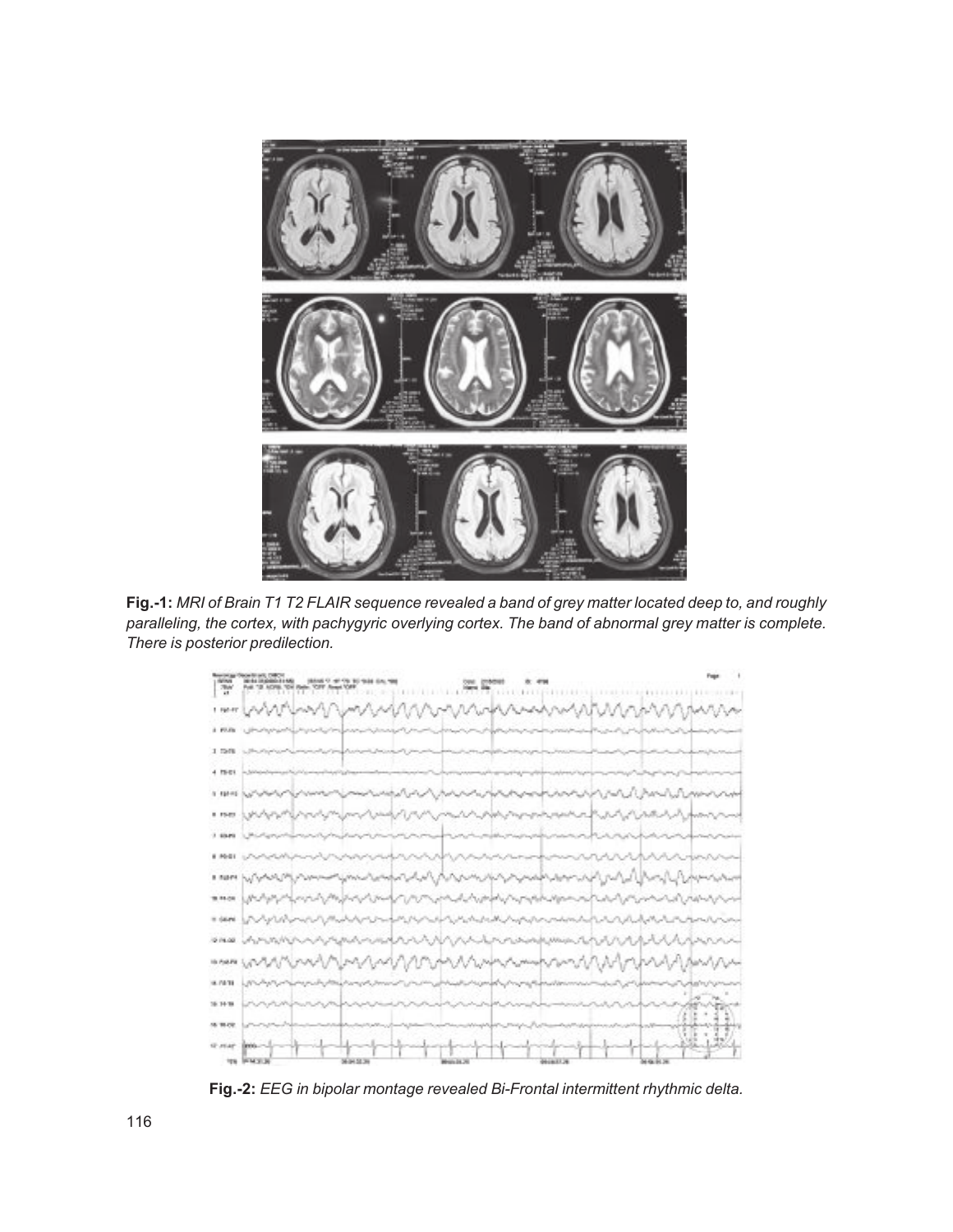## **Discussion:**

 It is found that most individuals with subcortical band heterotopia have *DCX* or LIs1gene mutations. IT is an X-linked dominant disorder. So SBH shows a striking skewing of sex ratio to females. As *DCX* is carried on the X chromosome of males. Mutations in *DCX* will usually have classical Lissencephaly in male whereas females have SBH<sup>4</sup>. The onset of the disease may occur at any age, predominantly in the 1<sup>st</sup> decade but occasionally delayed until the second or third decade.<sup>3</sup>

Our patient was a female who presented at 6 years of age.

Patients with SBH will usually have mild-tomoderate intellectual disability and a mixed seizure disorder. Intellectual disability is wide with severity roughly correlating with the thickness of the heterotopic band<sup>3, 4</sup>.

The seizure types are highly variable from patient to patient, and vary from focal onset seizures (partial seizures) to generalized onset seizures. Simple/complex partial seizures are most often described (68%-69%). Drop attacks (26%-30%), absence seizures (23%-29%), and myoclonic seizures (14%-16%) are frequently found alone or in combination (43%-60%). generalized tonic-clonic seizures fond in19%-57%cases. Patients with West syndrome and Lennox–Gastaut syndrome have also been described. Importantly, a high proportion of drug resistance (65%-78%) is reported, and surgical treatment yields poor outcomes.<sup>5, 7</sup>.

Those with more severe MRI abnormalities have significantly earlier seizure onset and are more likely to develop Lennox-Gastaut syndrome.<sup>8</sup>

This patient presented with mild mental retardation with poorly controlled seizure. There after she also developed speech regression. So our initial diagnosis was Landau Kleffner syndrome. Carbamazepine was thought to be the factor for worsening her seizure frequency. So it was decided to gradually withdraw carbamazepine and build up the dose of sodium valproate. To rule out any secondary etiology MRI of brain with contrast was advised.

In case of SBH MRI of shows the characteristic appearance of a smoothly marginated layer of gray matter coursing parallel to the lateral ventricle, separated from the overlying cortex and under-lying ventricle by layers of white matter. Bands are nei-ther convoluted nor contiguous with the overlying cortex. They do not contain blood vessels or CSF. The thicker the band of heterotopic neurons; the worse the disability and increased prevalence of developmental delay.<sup>9</sup>

The MRI of brain of the patient revealed a typical double cortex syndrome. The thickness or her band was mild which correlate her presentation. Her EEG revealed FIRDA. Her genetic testing could not be done due unavailability of the testing facilities. In MRI there is posterior dominance, so it cold be LIS1 Mutation.

After the adjustment of the dose of the drugs her seizure was fully controlled and her speech was regained.

## **Conclusion:**

 In dealing with a patient with epilepsy syndrome or epileptic encephalopathy MRI of brain should be mandatory. Adding and adjustment of the antiepileptic drug should also be rational. We have to be careful of adding carbamazepine in this type of the patient

## **References:**

- 1. Jacob H. Faktoren bei der Entstenhung der normalen und entwicklungsgestorten Hirnrinde. Z Neurol Psychiatry (Orginalien) 1936;155:1-39
- 2. Barkovich AJ, Jackson DE Jr. Boyer RS. Band heterotopia: A newly recognized migration anomaly. Radiology 1989; 171:455-8.
- 3. Palmini A, Andermann F, Aicardi J.Diffuse cortical dysplasia, or the 'double cortex syndrome':the clinical and epileptic spectrum in 10 patients. Neurology 1991;41:1656-62
- 4. Dobyns WB, Guerrini R, Leventer RL. Malformations of cortical development. In: Swaiman KF, Ashwal S, Ferriero DM, Schor NF, editors. Swaiman's Pediatric Neurology: Principles and Practice. ed 5. Edinburgh: Elsevier Saunders; 2012. pp. 202–231.